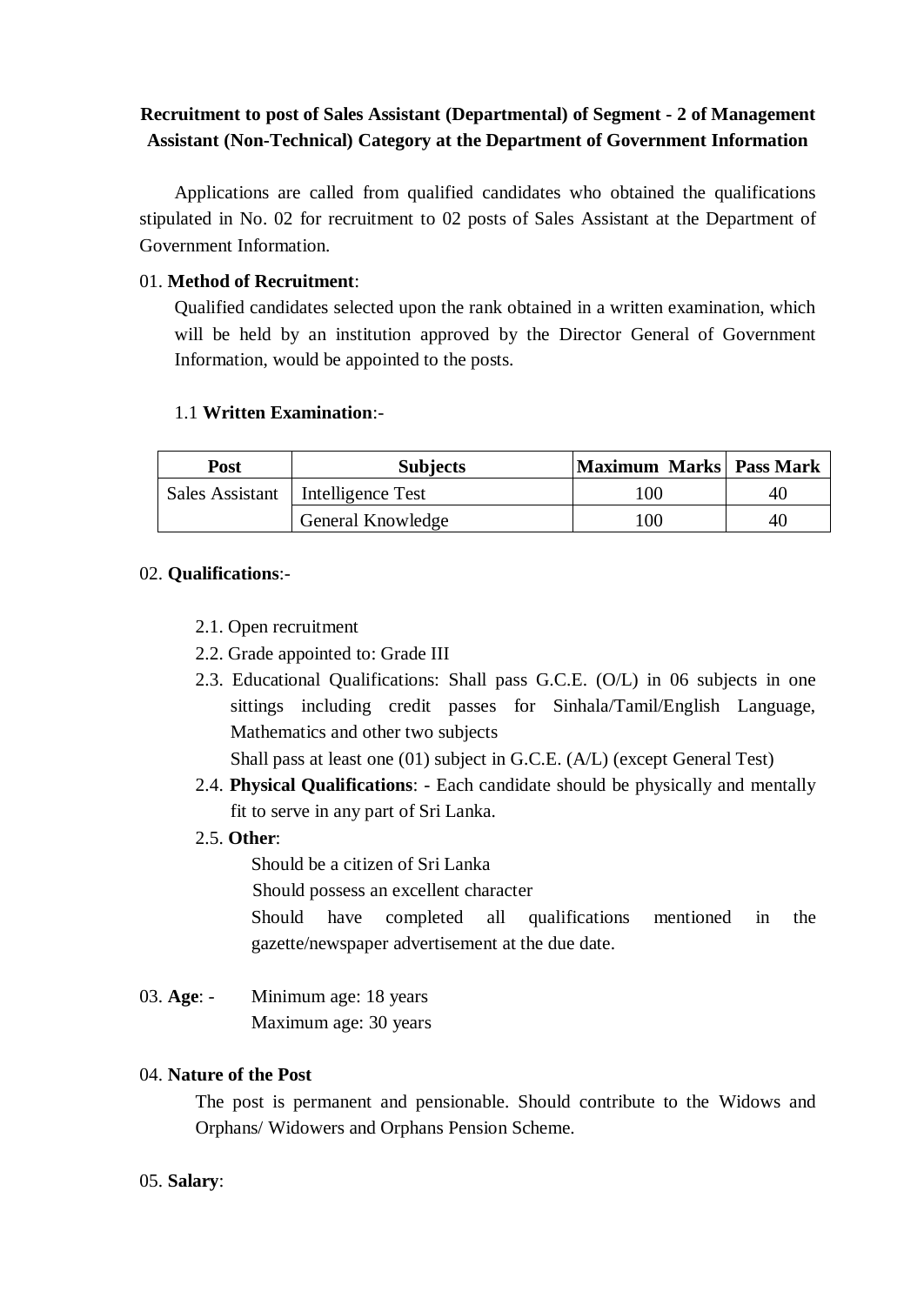5.1. Salary code number: MN 1 - 2016 A 6.2. Salary scale - Rs.  $27,140 - 10x300 - 11x350 - 10x495 - 10x660 - 45,540/$ 

- 06. The post is subject to one year acting period. The first Efficiency Bar examination should be passed within 03 years from the recruitment to Grade III of the Post of Sales Assistant at the Department of Government Information as mentioned in the recruitment procedure.
- 07. The relevant language proficiency should be obtained according to P.A. Circular No. 07/2007 and its supplementary circulars.
- 08. This appointment is subject to Procedural Rules of the Public Service Commission, the Establishments Code of the Democratic Socialist Republic of Sri Lanka, Financial Regulations, and other departmental regulations.

### 09. **Submission of Applications**

- i. Applications should be sent by registered post to reach "Director General of Government Information, Department of Government Information, No 163, Kirulapona Avenue, Colombo 05" on or before 03.04.2017. Applications received after that date will be rejected.
- ii. A specimen form of Application is given at the end of this notice. Applications should be prepared using an A4 sheet and should be filled in with candidate's own handwriting.
- iii. Cite, "Recruitment to the post of Sales Assistant at the Department of Government Information" on the top left hand corner of the envelope, in which the application form is enclosed.
- iv. Applications that do not comply with the specimen form of application will be rejected. Complaints on misplacement or delays of applications will not be accepted.

### 10. **Providing false information**

Your candidature will be revoked if any detail in your application was found false or incorrect before the recruitment. If any false or incorrect information was revealed after the recruitment he/she will be dismissed subject to related actions.

11. The final decision on any matter not covered by these regulations will be made by the Public Service Commission. Furthermore, final decision on filling the vacancies, leave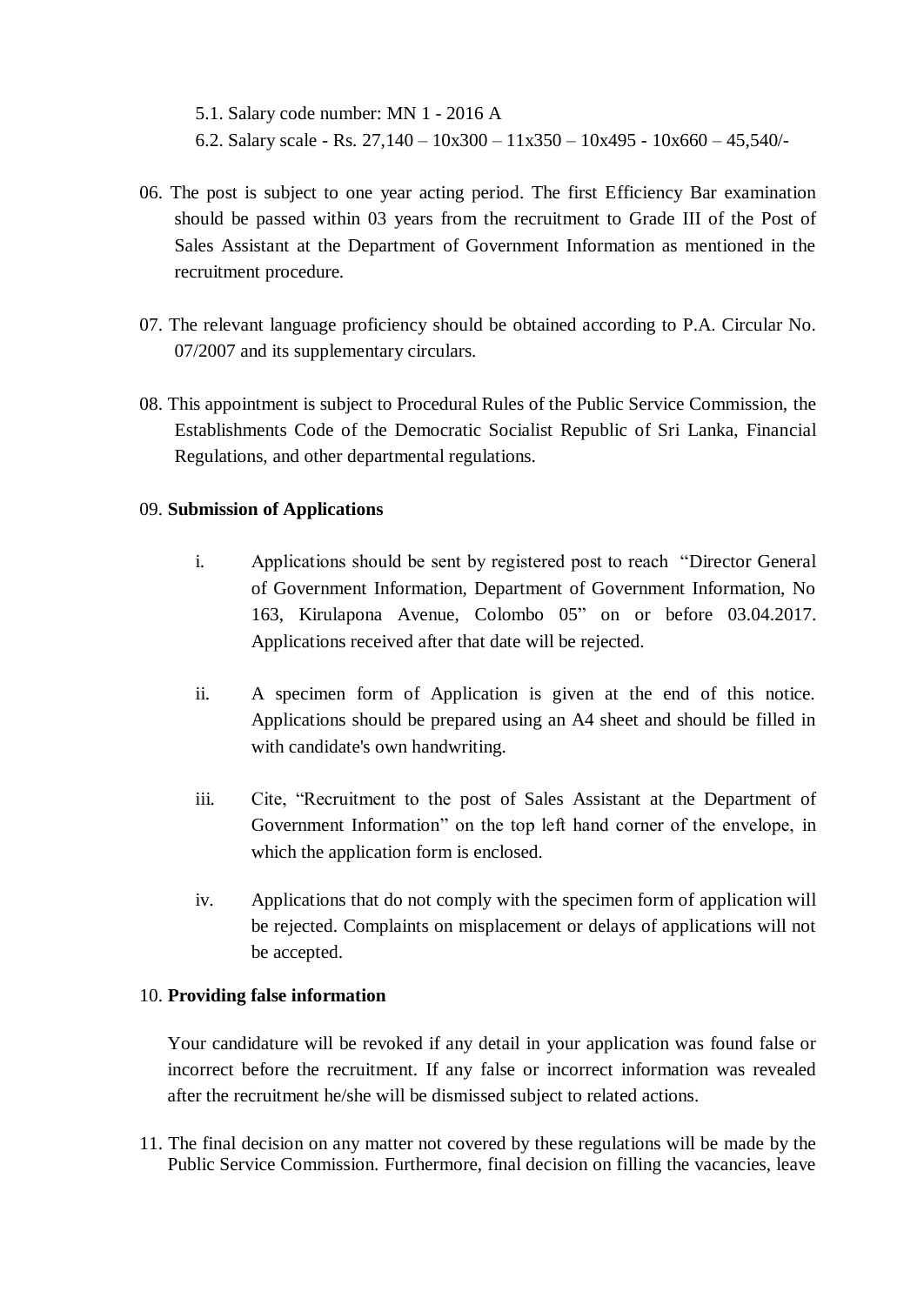them vacant or filling a portion of vacancies will be made by the Public Service Commission.

12. In case of any inconsistency among the Sinhala, Tamil and English texts, the Sinhala text shall prevail.

As per the directions of the Public Service Commission,

Director General of Government Information Powers Delegated by the Public Service Commission Department of Government Information

On 06th of February 2017 Department of Government Information No 163, Kirulapona Avenue, Colombo 05.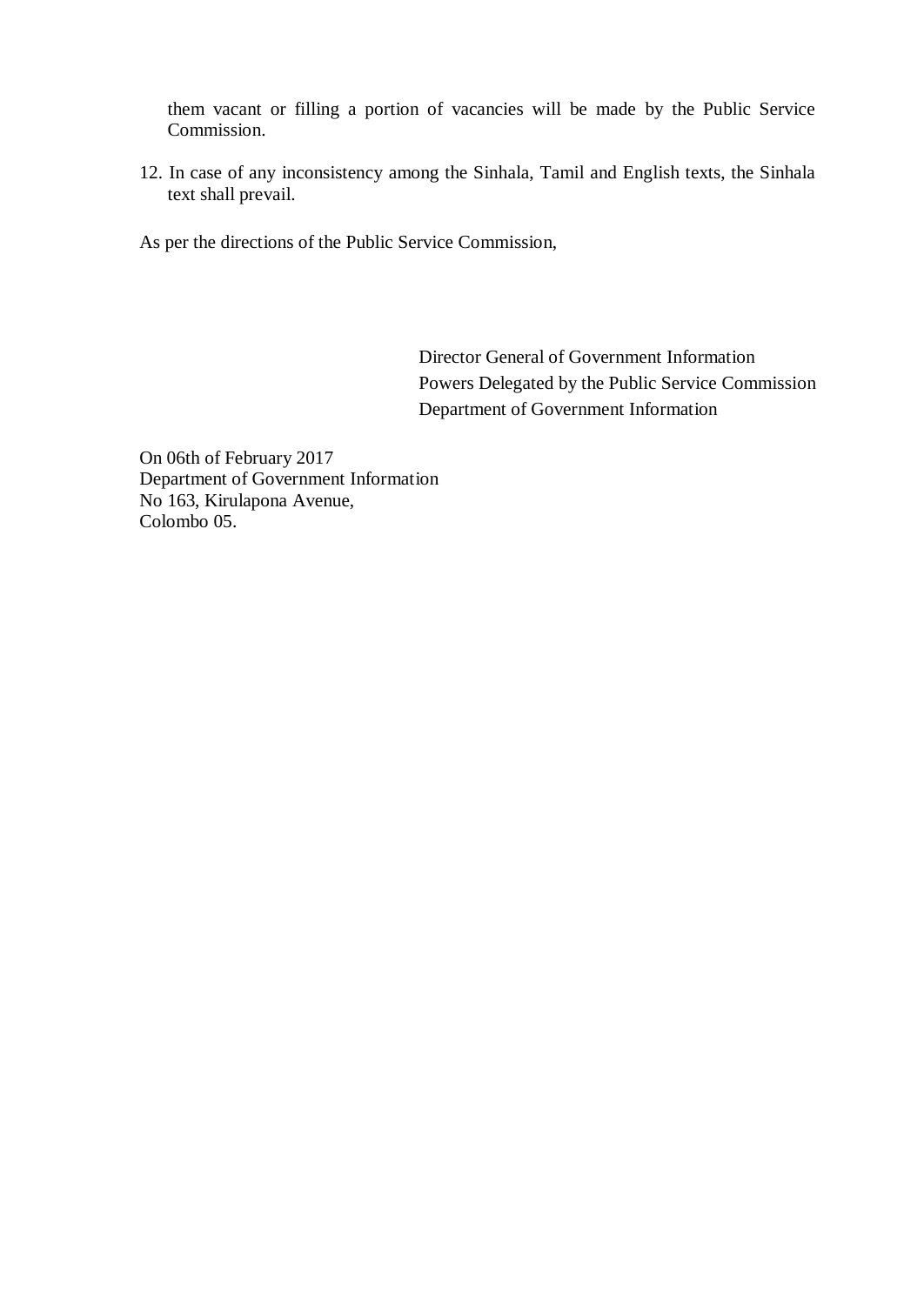(For official use)

# **Recruitment to post of Sales Assistant (Departmental) of Segment - 2 of Management Assistant (Non-Technical) Category at the Department of Government Information**

01. Medium:

| Sinhala - 1 |                          |  |  |
|-------------|--------------------------|--|--|
| Tamil       | $\overline{\phantom{a}}$ |  |  |
| English - 3 |                          |  |  |

(Write the relevant number in the cage)

2.0 Personal Information:

|  |  |  |  |  |  | 2.1. Name with Initials in English block letters, stating initials at the end: Mr./Mrs./Miss. |  |  |  |  |  |  |
|--|--|--|--|--|--|-----------------------------------------------------------------------------------------------|--|--|--|--|--|--|
|--|--|--|--|--|--|-----------------------------------------------------------------------------------------------|--|--|--|--|--|--|

| Gender:<br>Male $-0$<br>2.5.                                                                                               |  |  |  |  |  |
|----------------------------------------------------------------------------------------------------------------------------|--|--|--|--|--|
| Female - 1<br>(Write the relevant number in the cage)                                                                      |  |  |  |  |  |
| 2.6. Civil status : Unmarried<br>$-1$                                                                                      |  |  |  |  |  |
| Married<br>$-2$<br>(Write the relevant number in the cage)                                                                 |  |  |  |  |  |
| 2.7. Ethnicity: (Sinhala - 1, Tamil - 2, Ind. Tamil - 3, Muslim - 4, Other - 5)<br>(Write the relevant number in the cage) |  |  |  |  |  |
| 2.8. National Identity Card No:                                                                                            |  |  |  |  |  |
| Month:<br>2.9. Date of Birth: Year:<br>Date:                                                                               |  |  |  |  |  |
| 2.10. Age at the closing date of applications :<br>Years<br>Months<br>Days                                                 |  |  |  |  |  |
| 2.11. Telephone Number (if available) :                                                                                    |  |  |  |  |  |